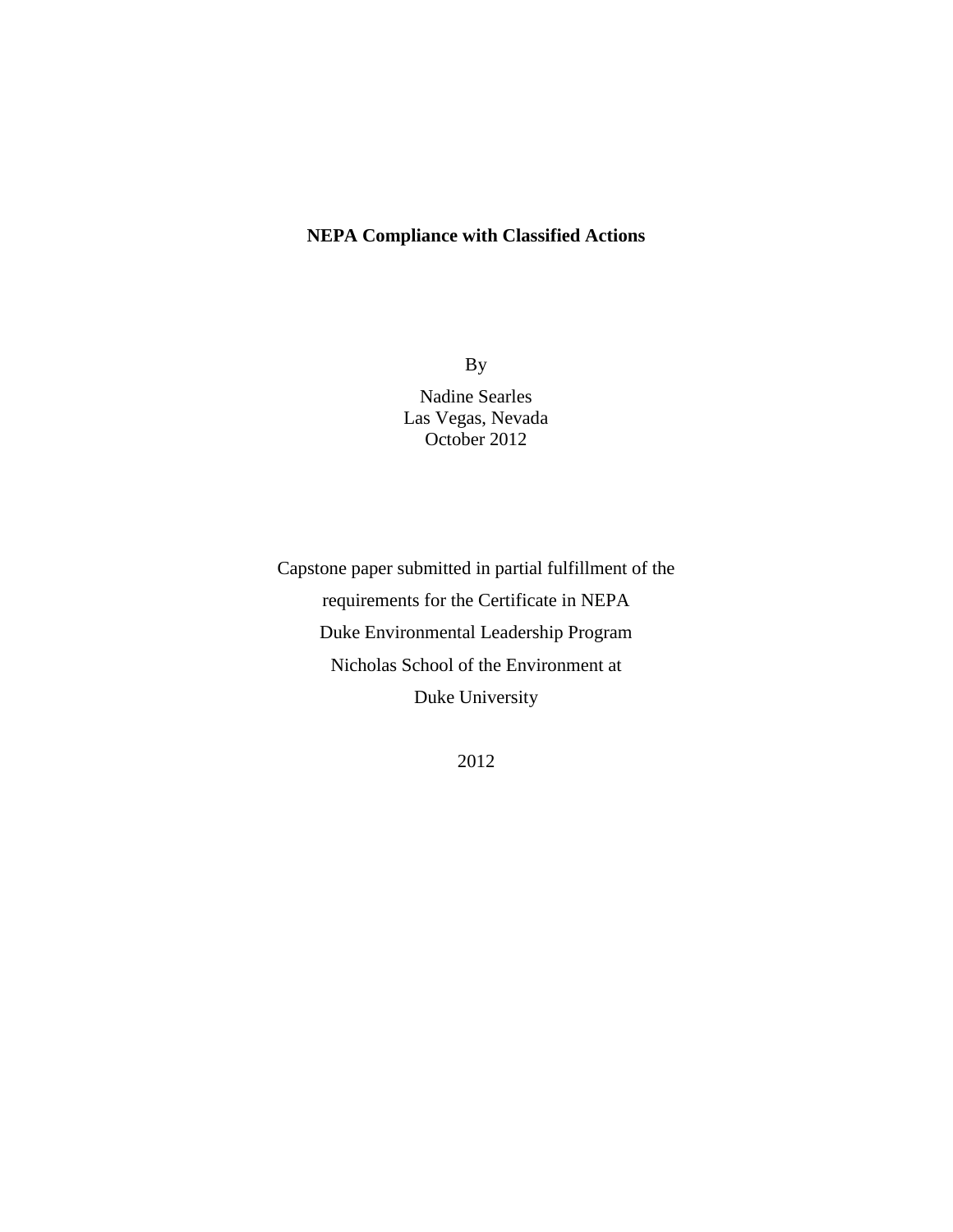#### **Abstract**

In 1970 President Richard M. Nixon signed the National Environmental Policy Act of 1969 (NEPA). As part of the National Environmental Policy Act of 1969, the Council on Environmental Quality (CEQ) was established by Congress ensuring all federal agencies meet their obligations under NEPA. With the enactment of NEPA, all federal agencies are required to submit an environmental impact statement (EIS) which identifies and evaluates all environmental impacts (adverse or beneficial); all effects (direct, indirect or cumulative), and any reasonable alternatives on all federal projects. The EIS shows that all impacts with regard to natural and cultural resources and its effects were evaluated and analyzed to the fullest extent possible and must be made available to the public and other federal agencies for review and comments. This process captures the intent of NEPA and provides the decisionmakers with the best choice. However, with the Global War on Terrorism and heightened National Security issues; how do we complete the NEPA process involving classified projects/materials? Is there any environmental oversight for classified information or is it subjected to an environmental exemption?

 The following paper discusses complying with the NEPA process with regard to classified projects/materials; the Freedom of Information Act (FOIA) and Presidential exemptions and case law.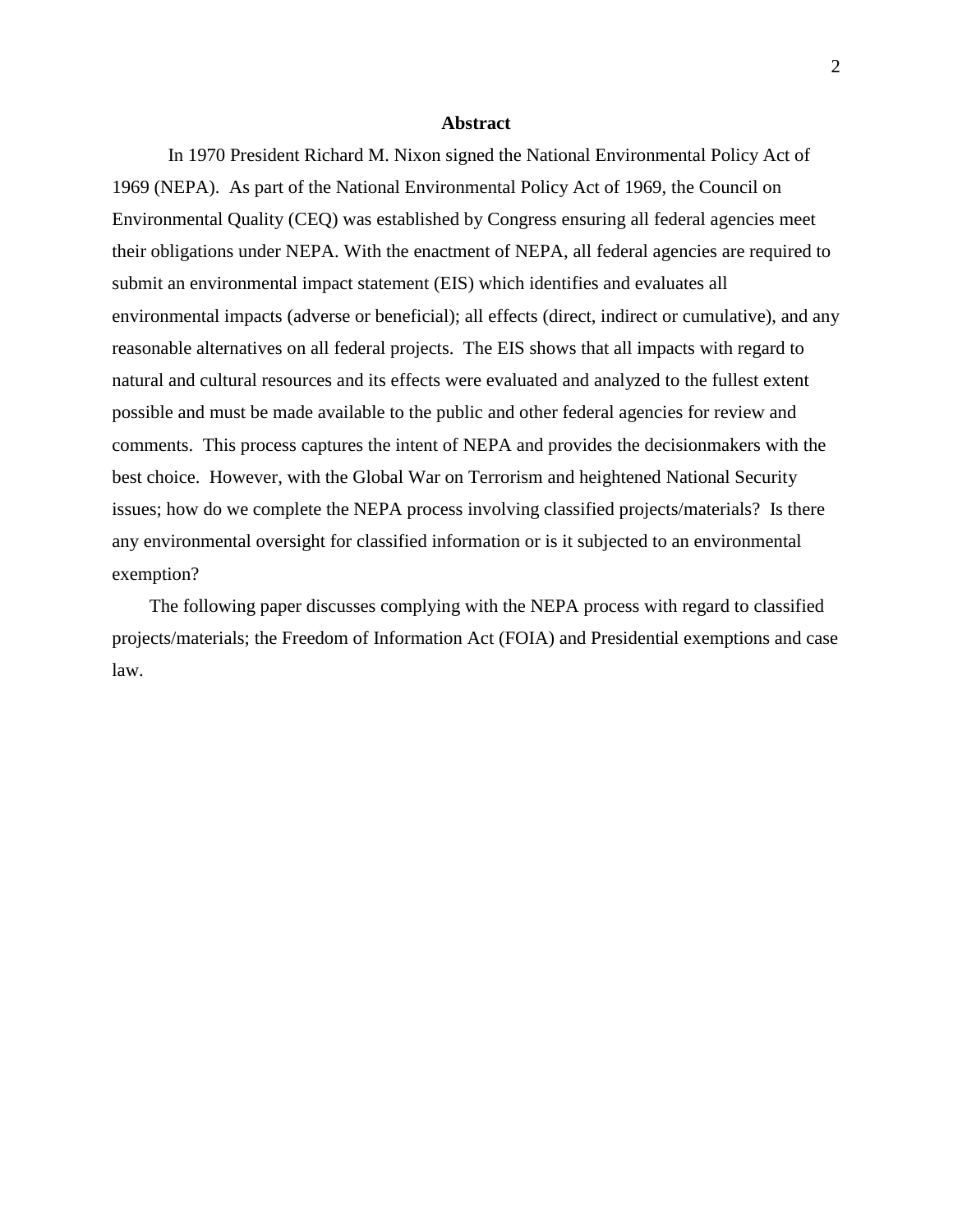# **Table of Contents**

| Introduction                             | $\overline{4}$ |
|------------------------------------------|----------------|
| <b>History on Environmental Movement</b> | 5              |
| <b>NEPA</b> and Military Actions         |                |
| NEPA and the United States Air Force     | 9              |
| Air Force Form 813                       | 9              |
| Freedom of Information Act               | 12             |
| <b>Presidential Exemption</b>            | 13             |
| Case Law                                 | 14             |
| Conclusion                               | 16             |
| <b>REFERENCE</b>                         | 17             |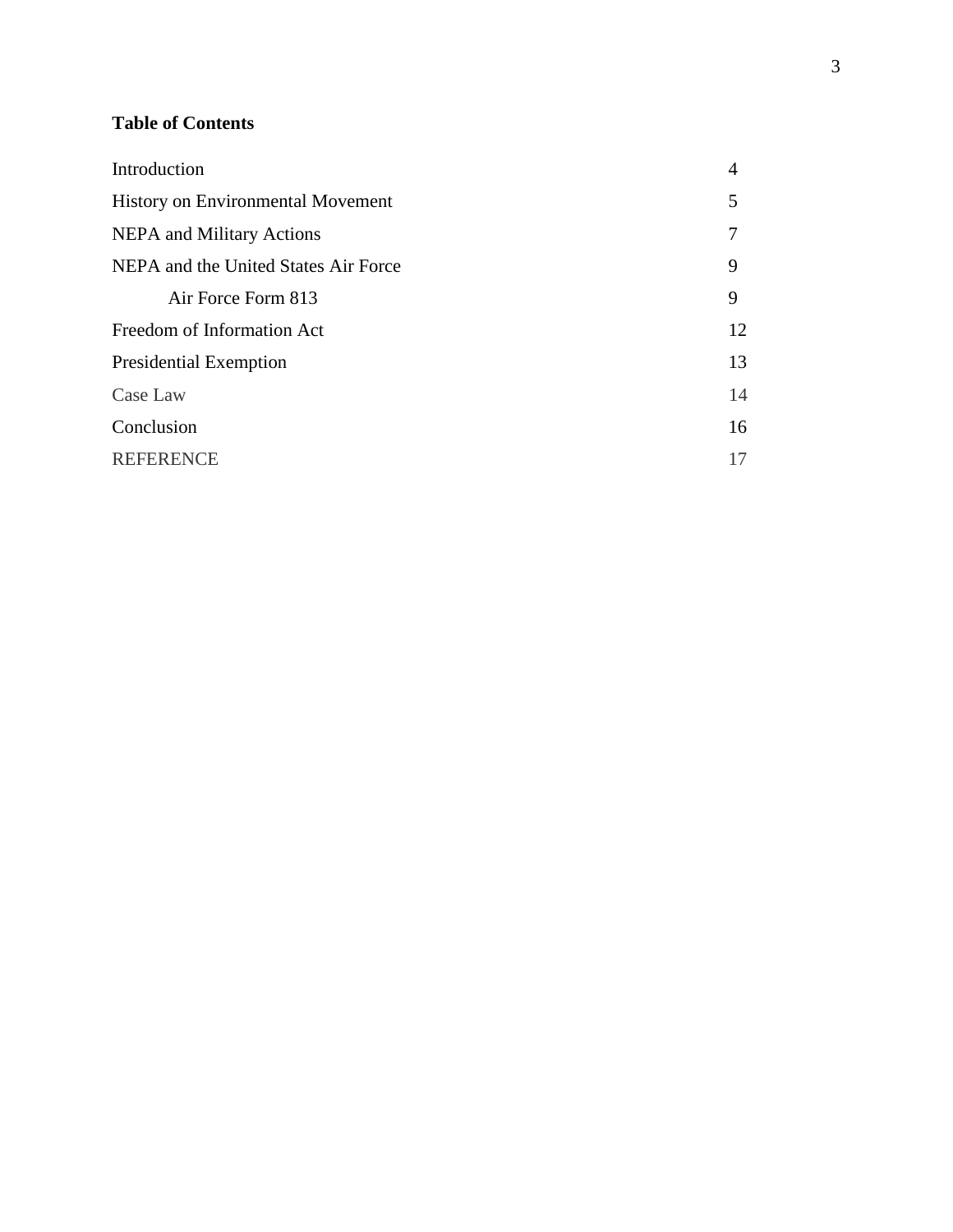#### **Introduction**

In 1969, the United States federal government took a giant leap toward protecting the environment for mankind. This important step was the establishment of the National Environmental Policy Act (NEPA) of  $1969<sup>1</sup>$ . This Act established guidelines for the implementation of Section 102(2)(C) of the law for protection and enhancement of our natural environment and set forth the procedures federal agencies must follow and to meet. NEPA requires federal agencies in the executive branch to evaluate their intended actions to minimize and hopefully alleviate any negative impact their actions may have on the environment before they make a final decision.

The second step of this giant leap was the creation of the Council on Environmental Quality, (CEQ) established with the enactment of NEPA of 1969, as amended (42 U.S.C 4321- 4347)..<sup>2</sup> The CEQ is responsible for developing regulations and guidelines that help all federal agencies in their commitment to comply with NEPA. In 1979 these guidelines were codified and are applicable to all federal agencies. Within the Department of Defense (DoD), each branch of service is required to develop their own regulations and rules to implement the CEQ requirements. At times, the public awareness that NEPA requires is not obtained during military projects because of the secrecy required by the military in protection of our nation's defense. In such cases, compliance with the CEQ regulations is still met and supported by court decisions and other federal acts.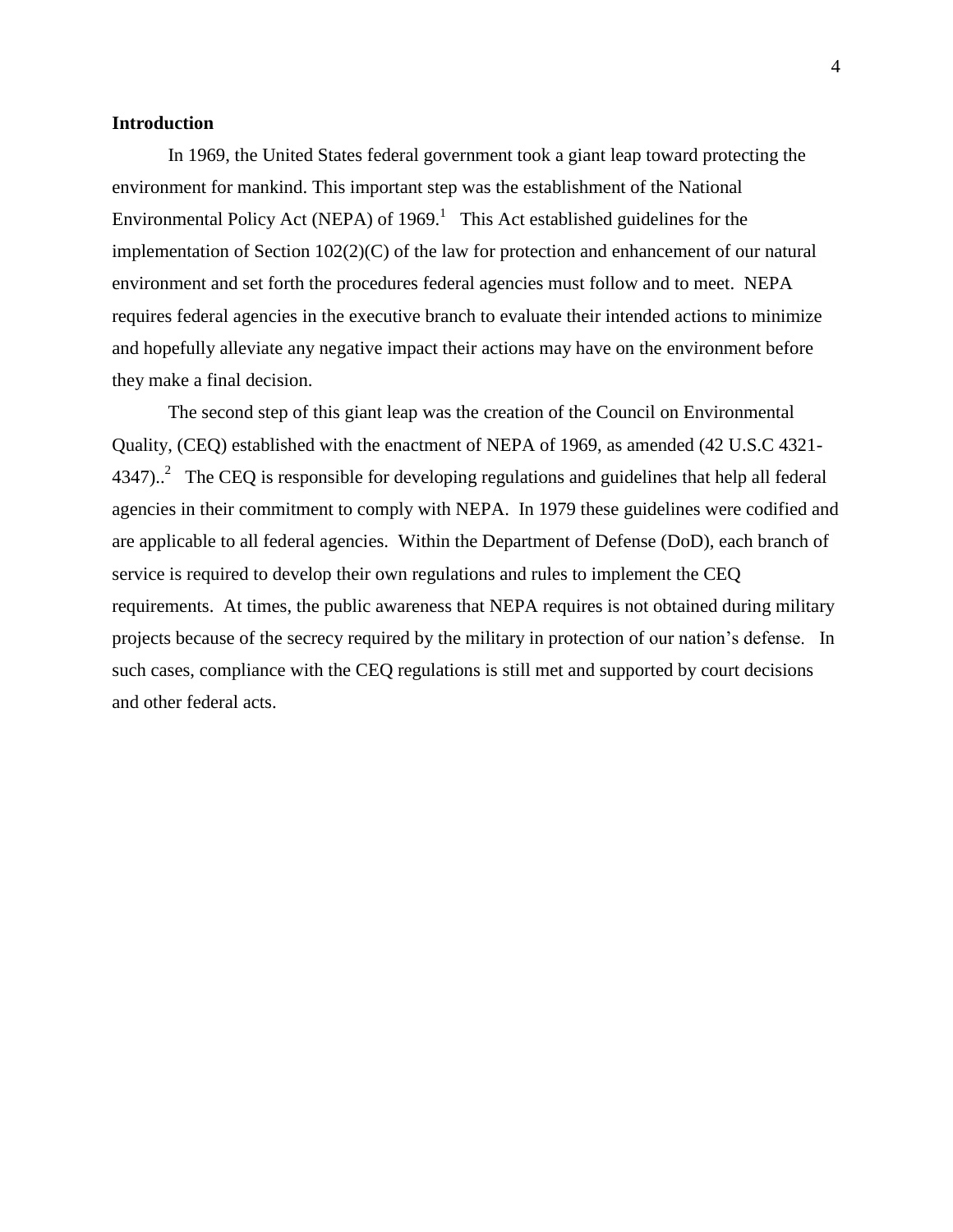#### **History on Environmental Movement**

Numerous people and events lead to the passage of the National Environmental Policy Act of 1969. One of these events occurred in the late nineteenth century when John Wesley Powell, a geologist and ethnologist, was conducting surveys of the Rocky Mountains, Grand Canyon and the Colorado River. Powell's promotion of conservation of western lands spearheaded our government to instill limitations on intensive ranching and agricultural land use. With the government's new vision, the foundation for public land management was established. In 1891 to 1894 Powell became the Director of the U.S. Geological Survey (USGS), advocating conservation for water resources in the arid regions of the United States.

The Hetch Hetchy Valley event in Yosemite National Park proved to test the values of a preservationist, John Muir, and a utilitarian, Gifford Pinchot. John Muir, noted for advocating for redwoods and wilderness, was the founder of the Sierra Club and helped establish the movement to preserve Yellowstone, Yosemite and other national and state parks. He promoted the spiritual values of living in harmony with nature, thus seeing himself as a preservationist. In contrast to John Muir, Gifford Pinchot believed in utilizing the landscape, thus allowing the cutting of timber in national forests and to reconstitute the landscape to its natural state by providing leadership in the management of natural resources and protection of national forests.<sup>3</sup> In 1900 Pinchot established the Society of American Foresters, defining the occupation of a forester as a true profession.

Another event was the signing of the Antiquities Act of 1906 by President Theodore Roosevelt. This act gave the President the authority to protect federal lands without waiting for the long process of approval through Congress. With the forming of the Roosevelt's Progressive Party, our country was emerging with "conservationists" whose concerns was to preserve the condition of the natural environment. The following is a speech of the philosophy of conservation from President Roosevelt in August 31, 1910 at Osawatomie, Kansas which reiterated the importance of the conservation of existing environmental resources:

"*Conservation means development as much as it does protection. I recognize the right and duty of this generation to develop and use the natural resources of our land, but I do not recognize the right to waste them, or to rob, by wasteful use, the generations that come after us…Moreover, I believe that the natural resources must be used for the benefit of all people, and not monopolized for the benefit of the few…of all the questions which came before this nation,*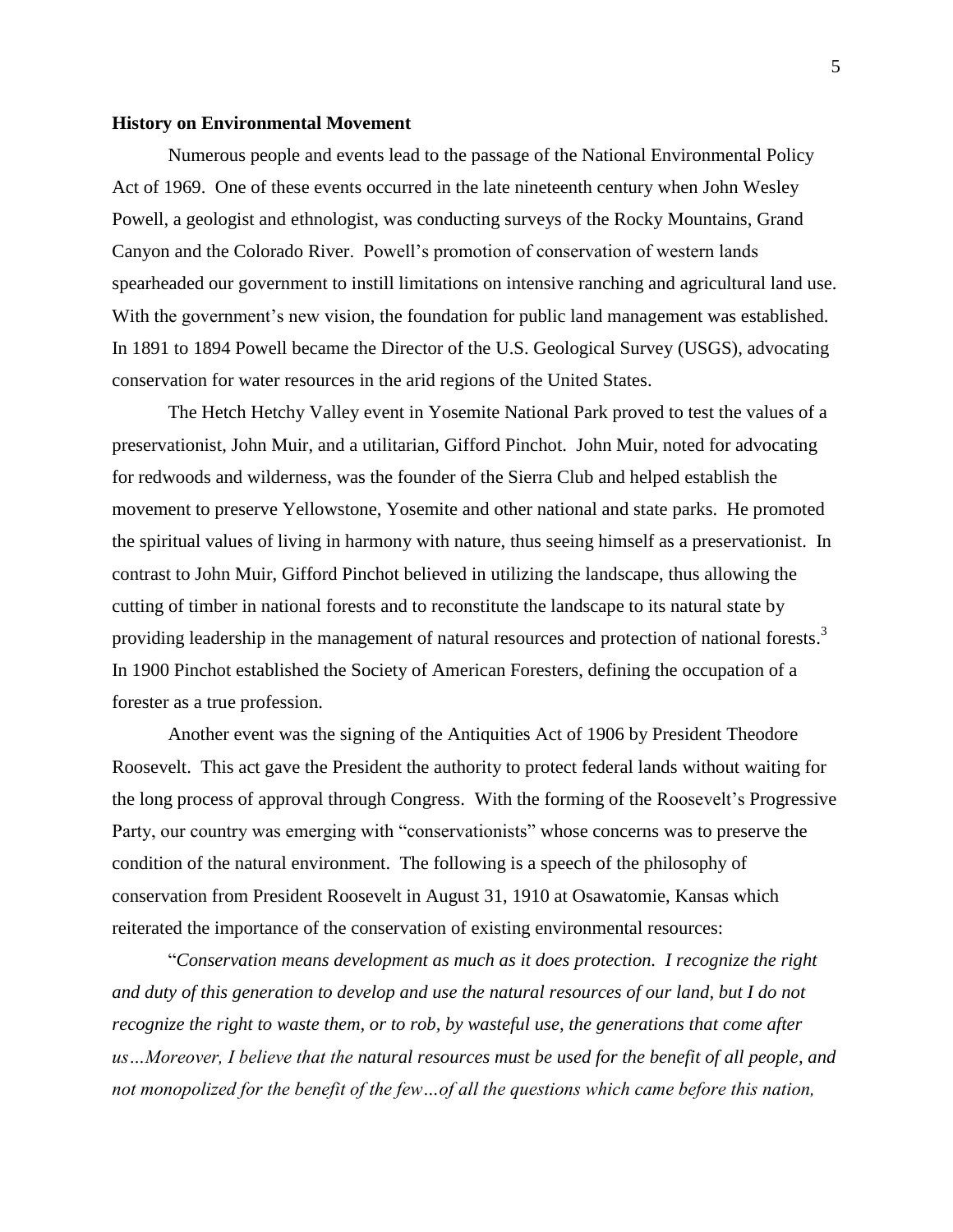*short of the actual preservation of its existence in a great war, there is none which compares in importance with the great central task of leaving this land even a better land our descendants than it is for us, and training them into a better race to inhabit the land and pass it on. Conservation is a great moral issue, for it involves the patriotic duty of insuring the safety and continuance of the nation.*" 4

In the era after both World War I and II the American economy escalated; however, this economic boom also had adverse environmental problems. These problem, most of which were ignored until the radioactive fallout which occurred in St. George, Utah and the resurgence of author Rachel Carson's book, *Silent Spring*. 5 The public began to comprehend the integrity of our resources was being jeopardized and became conscious about the natural and physical environment.

In the late 1960s, the infamous Cleveland's Cuyahoga River<sup>6</sup> incident caused primarily because of chemicals and pesticides discharged into the river by industry, resulted in the reemergence of environmental concerns and once again became a major issue to the public. The significant impacts of these environmental matters caused the politicians to become proactive. The ensuing environmental movement regarding pollution control resulted in the Clean Water Act<sup>7</sup> and created both federal and state environmental protection agencies.<sup>8</sup>

Growing public concerns and interest in natural resources prompted President Richard M. Nixon to sign the National Environmental Policy Act (NEPA) of 1969 as amended (42 U.S.C. 4321-4347), and the establishment of the Council of Environmental Quality (CEQ).

Today, NEPA is the most significant piece of environmental legislation enacted in the United States. NEPA established the fundamental principles for good planning in order to help make better decisions for proposed actions. All projects utilizing federal funding, work performed or permits acquired by a federal agency, must adhere to the NEPA process. In other words, this analysis process takes place during the initial stages of planning, siting, and design. If applied efficiently, this procedure can identify any operational and environmental considerations at an early stage ensuring ecosystem sustainability and to threatened or sensitive resources. Good planning allows evaluation of reasonable alternatives and potentially minimizing costs for mitigation measures. However, if applied inefficiently, this process can be very costly and time consuming.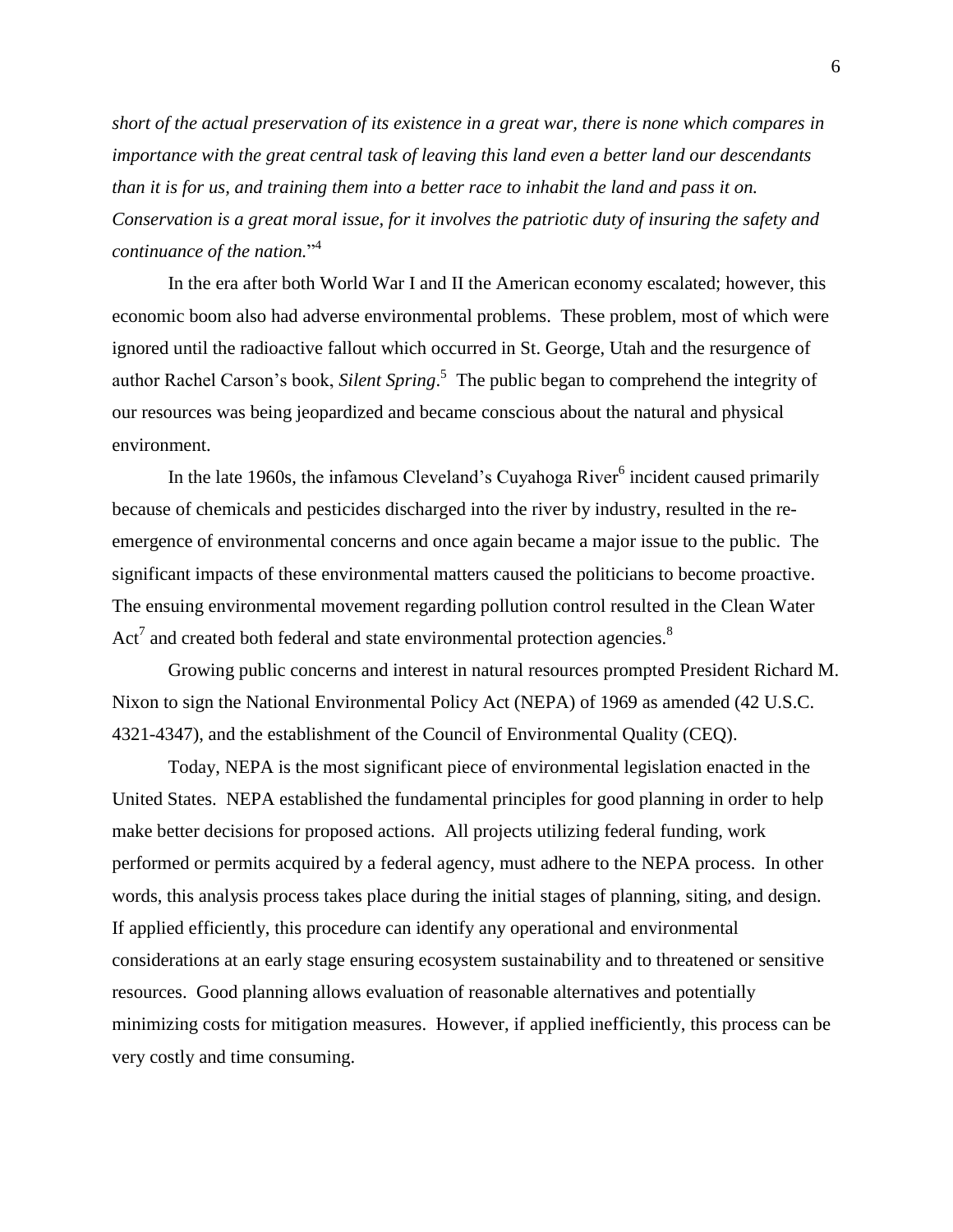As defined in Section 2 under the National Environmental Policy Act of 1969, as amended "The purpose of this Act is: To declare a national policy which will encourage productive and enjoyable harmony between man and his environment and biosphere and stimulates the health and welfare of man; to enrich the understanding of the ecological systems and natural resources important to the Nation; and to establish a Council on Environmental Quality."<sup>9</sup> Prior to this act, environmental regulations were practically non-existent.

The CEQ was established within the Executive Office of the President by Congress as part of the NEPA of 1969 and additional responsibilities were provided by the Environmental Quality Improvement Act of 1970. This process provides federal agency officials a platform on which to base their decisions regarding the best use, protection and preservation of the environment. The guidelines of Section  $101^{10}$  and  $102^{11}$  helps establish and carry out this policy.

#### **NEPA and Military Actions**

Traditionally, military actions have taken place without much consideration for preservation of the natural environment. The use of  $DDT<sup>12</sup>$  and asbestos,  $<sup>13</sup>$  the development and</sup> use of nuclear weapons along with the development and use of chemical and biological warfare weapons, can have a negative impact on the environment. Since the terrorist attack on September 11, 2001, the military operations tempo to combat the Global War on Terrorism increased to new heights. Not only has the military's activity increased, but the people of the United States of America have become more concern with activities regarding military actions and their impact on the environment.

The awareness of NEPA requirements to protect our natural and cultural resources by federal agencies has become a major factor for DoD and its training efforts. The increase in popularity of Non Government Organizations (NGOs), like the Sierra Club, National Wildlife Federation and the Natural Resource Defense Council has magnified this awareness on the DoD. The DoD is under an environmental compliant microscope because of the historically bad stewardship the military has shown in regards to NEPA requirements and environmental law.

In the 1940s, the area known as the Nevada Test Site withdrew land for a practice bombing range. Native American Tribes (i.e., Pahrump Paiute Tribe, Bishop Paiute Tribe, Northwest Band of Shoshone Nation) were displaced from their land unable to access rights to hunt and gather native plants. The bad stewardship coupled with the CEQ mandated federal regulations and the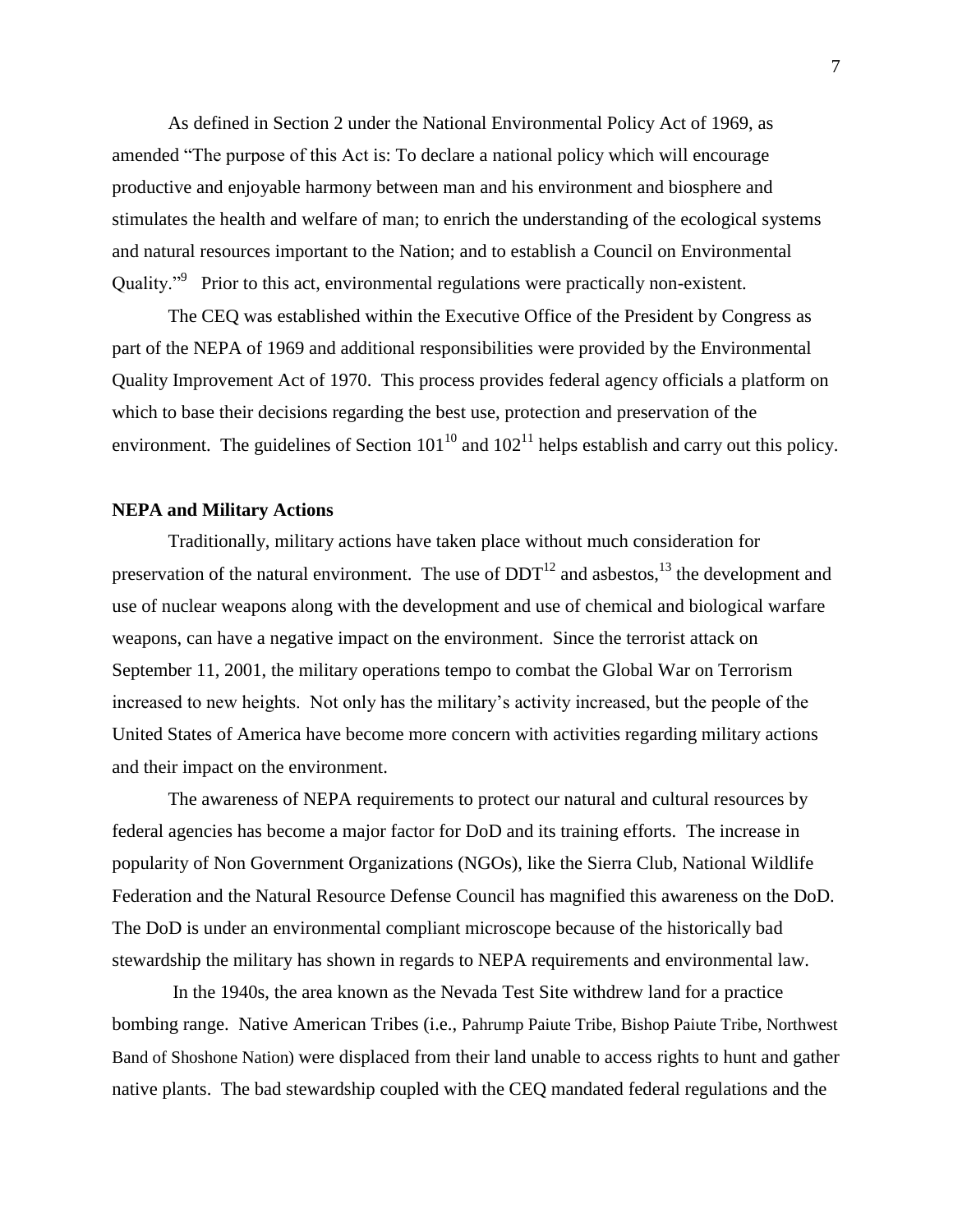growing public understanding of NEPA requirements prompted the DoD to adhere to the Sikes Act.<sup>14</sup> The Sikes Act requires the DoD to work with other federal and state agencies to help protect environmental resources on military reservations while preserving our National Defense.

Increased secrecy of military training operations conflicts with NEPA's mandate to disclose all potential environmental impact to the general public. To provide realistic training for our military forces, the military requires realistic training grounds in areas resembling our enemy's natural and physical environment. The Chief of Naval Operations is directed by law, specifically the U.S. Code, Section 5062, to maintain, train and equip all naval forces for combat so they are capable of winning wars and maintaining freedom of the seas.<sup>15</sup> For example, the Navy Seals must be trained in diverse conditions, in both sea and land training. Past activities include missions in many different ecosystems, like the jungles of Vietnam, the desert of Iraq, and recently saving the life of Captain Richard Phillips from pirates in the Indian Ocean. To achieve and maintain this realistic level of training, use of previously undisturbed areas may be affected.

The U.S. Air Force is in a similar situation as the Navy. In the western United States, there are test ranges of restricted ground and air space the Air Force uses to train their pilots and the pilots of other branches of service as well as ground forces. These ranges are located in California, Nevada and Utah; each is culturally historic and rich in artifacts and natural resources. The majority of these areas are active bombing ranges, tank training ranges, ground force exercise areas and very dangerous to the general public. This land is withdrawn from public access for safety considerations but also withdrawn to accommodate necessary military test and training activity and to maintain the secrecy of military training plans and operations.

The CEQ regulations recognize there are situations in which some information should not be released, even though the information is important to decisionmakers.Environmental assessments and environmental impact statements which address classified proposals may be safeguarded and restricted from public dissemination in accordance with an agencies' own regulations. These documents may be organized so that classified portions can be included as annexes, allowing the unclassified portions to be made available to the public.<sup>16</sup>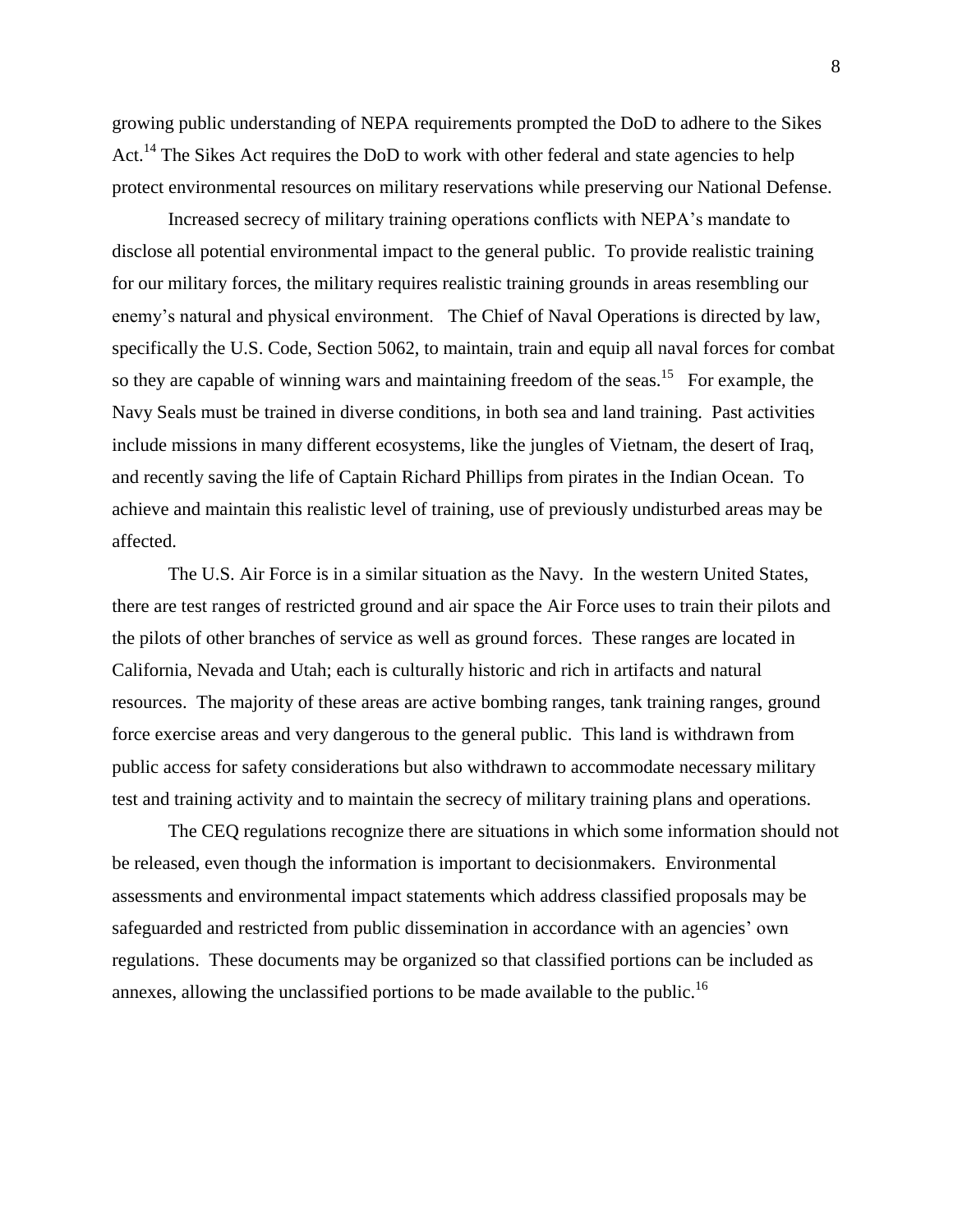### **NEPA and the United States Air Force**

The CEQ allows each agency to develop specific procedures for implementing the law and regulations and customizing these procedures to fit its own mission and needs. For example, based on 32 CFR part 989, the U.S. Air Force (USAF) developed Policy directive 32-70 and uses Air Force Instruction 32-7061 to comply with the *Environmental Impact Analysis Process* (EIAP), fulfilling the procedural requirements of NEPA outlined under the CEQ regulations. Like all federal agencies, the US Air Force's goal is ensuring commitment to the EIAP by producing a defendable document that meets the spirit, intent, and objective of NEPA and the environmental impact analysis process. To initiate the EIAP, the USAF uses Air Force Form 813, Request for Environmental Impact Analysis.

## **Air Force Form 813**

To efficiently initiate the NEPA process in the Air Force, the proponent must complete and submit to the USAF Environmental Management department an AF Form 813. The proposed action is evaluated by subject matter experts with respect to their field of expertise (e.g., natural/cultural resources, water quality, air quality, etc.) to analyze and disclose potential environmental effects in the proposed project. The environmental impact analysis can be positive or negative; have long or short term impacts; direct, indirect or cumulative effects. The analysis gathered determines the level of effort required to complete the NEPA process. This level of effort can range from a simple categorical exclusion; meaning the level of effort has been determined to have no substantive environmental impact, or to a higher level of effort such as an environmental assessment (EA) or environmental impact statement (EIS); which requires a more complex and extensive study. If the EA document provides sufficient evidence and analysis indicating the environmental impacts are insignificant, then a finding of no significant impact or FONSI is the defining document. However, if the document provides sufficient evidence and analysis indicating the proposed project is to be a major federal action significantly affecting the quality of the human environment or if the action is controversial, more analysis is required and an EIS must be prepared.

NEPA and the CEQ require the USAF to follow specific guidelines when addressing EAs and EISs. The following criteria includes the purpose and need for the proposed action; any alternatives as valid proposals including the proposed action; identification of alternatives considered and why they were dismissed; discuss the affected environment and the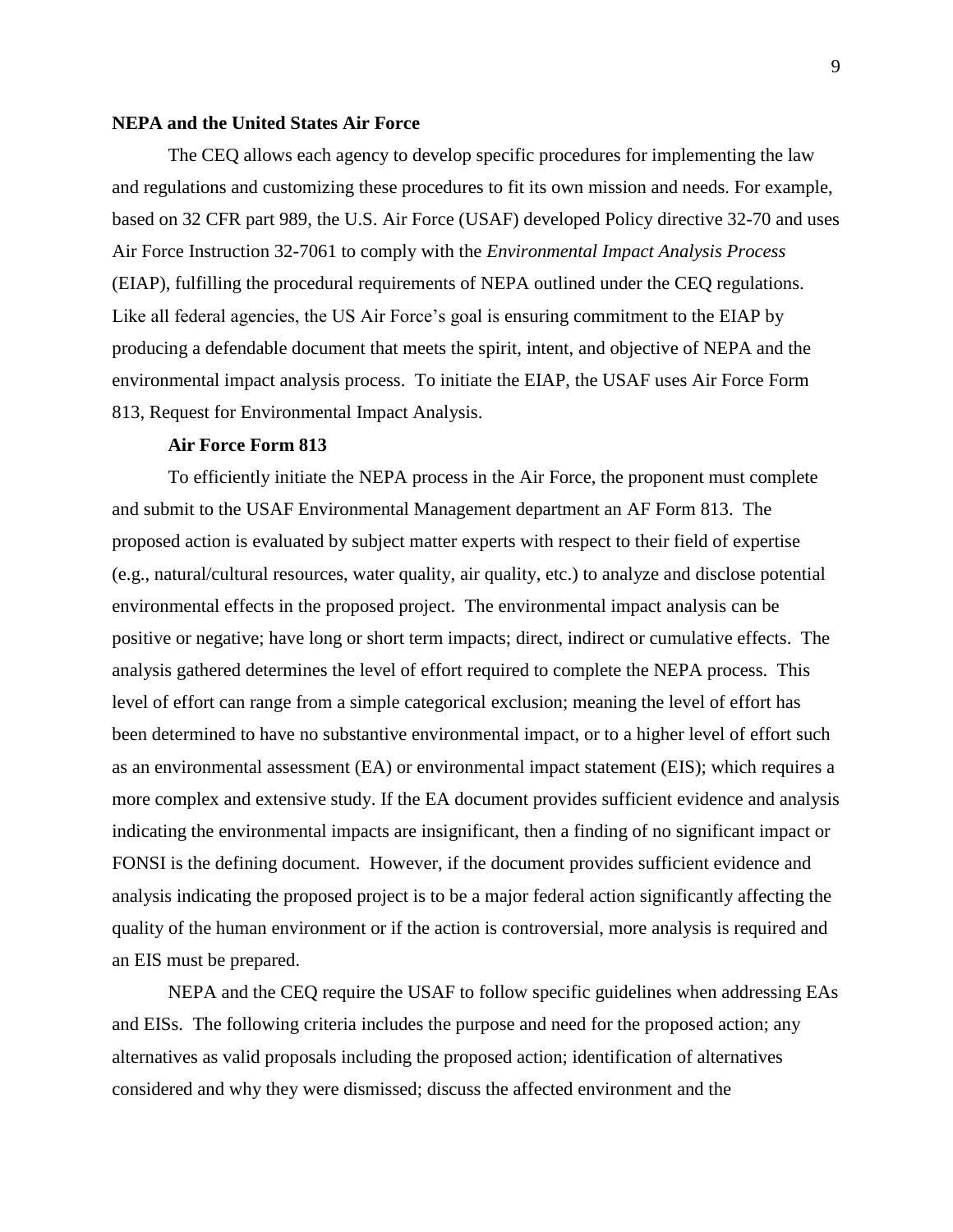environmental consequences; cumulative, direct, and indirect impacts and its alternative, and any mitigation measures if required.

According to the CEQ, analysis of alternatives is the heart of an EA or EIS document and requires the USAF to analyze all reasonable alternatives; including the "no action" alternative, or baseline of existing impact, as fully as the proposed action alternative. This process gives the decisionmakers and the general public a voice in decisions, demonstrating a "hard look" of all alternatives and not just the proposed action.<sup>17</sup> The effort demonstrates with the options available, that a decision was made through a reasoning process that emphasized the environmental benefits, concerns, costs, and risks against other interests.<sup>18</sup>

As presented earlier, the CEQ allows each agency to develop specific procedures for implementing the law and regulations and customizing these procedures to fit its own mission and needs. When the military action is classified, the Air Force completes its established process to comply with NEPA requirements but does not make the classified documents available to the public. When possible, EAs and EISs are organized in such a way that classified portions are developed as annexes so that unclassified portions can be provided to the public.<sup>19</sup>

As directed by the CEQ, the U.S. Air Force published procedures which reference the use of 32 CFR part 989.26 to handle classified NEPA actions. Specifically:

> *"(a) Classification of an action for national defense or foreign policy purposes does not relieve the requirement of complying with NEPA. In classified matters, the Air Force must prepare and make available normal NEPA environmental analysis documents to aid in the decision-making process; however, Air Force staff must prepare, safeguard, and disseminate these documents according to established procedures for protecting classified documents. If an EIAP document must be classified, the Air Force may modify or eliminate associated requirements for public notice (including publication in the Federal Register) or public involvement in the EIAP. However, the Air Force should obtain comments on classified proposed actions or classified aspects of generally unclassified actions, from public agencies having jurisdiction by law or special expertise, to the extent that such review and comment is consistent with security requirements. Where feasible, the EPF may need to help appropriate personnel from those agencies*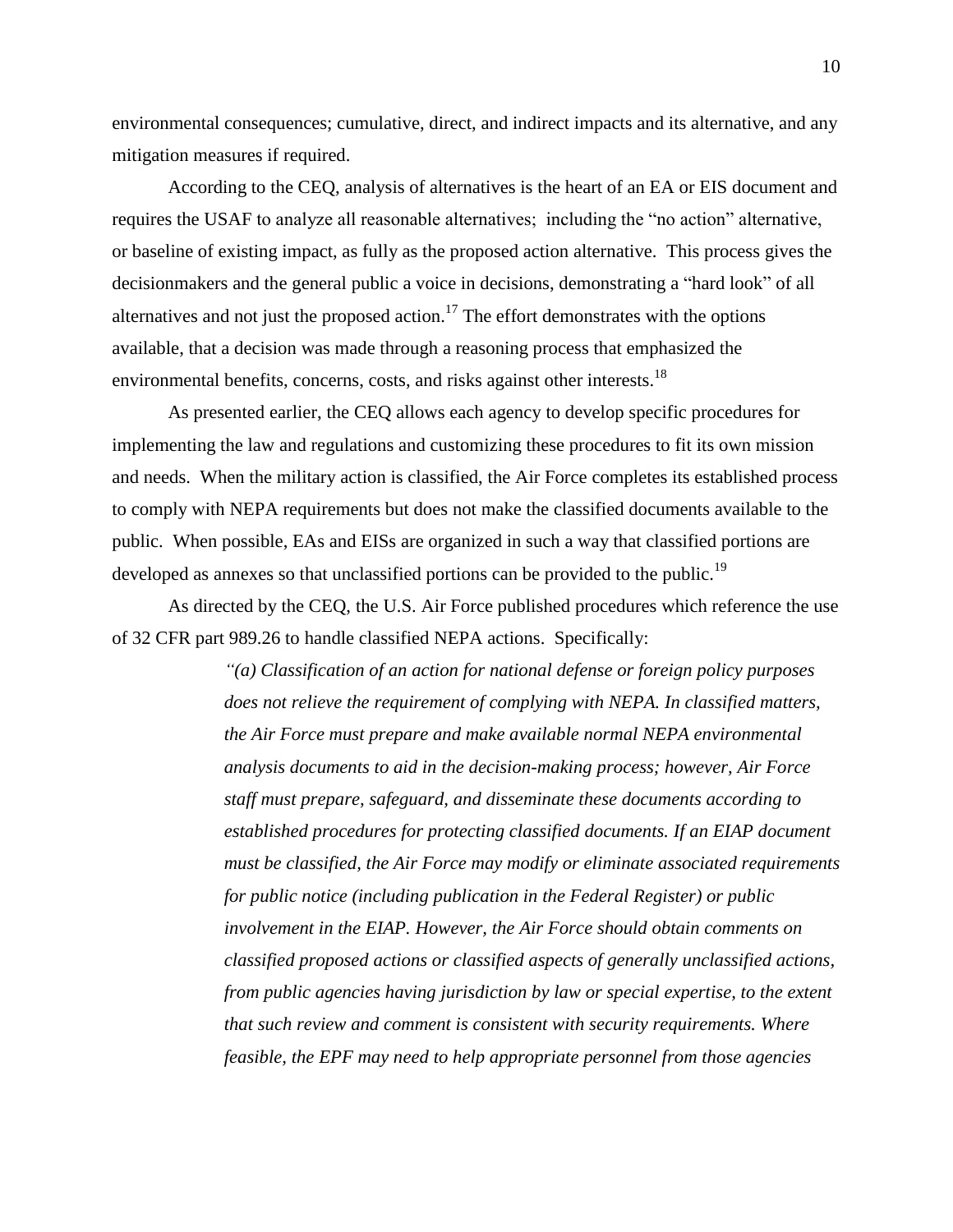*obtain necessary security clearances to gain access to documents so they can comment on scoping or review the documents.*

*(b) Where the proposed action is classified and unavailable to the public, the Air Force may keep the entire NEPA process classified and protected under the applicable procedures for the classification level pertinent to the particular information. At times (for example, during weapons system development and base closures and realignments), certain but not all aspects of NEPA documents may later be declassified. In those cases, the EPF should organize the EIAP documents, to the extent practicable, in a way that keeps the most sensitive classified information (which is not expected to be released at any early date) in a separate annex that can remain classified; the rest of the EIAP documents, when declassified, will then be comprehensible as a unit and suitable for release to the public. Thus, the documents will reflect, as much as possible, the nature of the action and its environmental impacts, as well as Air Force compliance with NEPA requirements.*

*(c) Where the proposed action is not classified, but certain aspects of it need to be protected by security classification, the EPF should tailor the EIAP for a proposed action to permit as normal a level of public involvement as possible, but also fully protect the classified part of the action and environmental analysis. In some instances, the EPF can do this by keeping the classified sections of the EIAP documents in a separate, classified annex.*

*(d) For §989.26(b) actions, an NOI or NOA will not be published in the Federal Register until the proposed action is declassified. For §989.26(c) actions, the Federal Register will run an unclassified NOA which will advise the public that at some time in the future the Air Force may or will publicly release a declassified document.*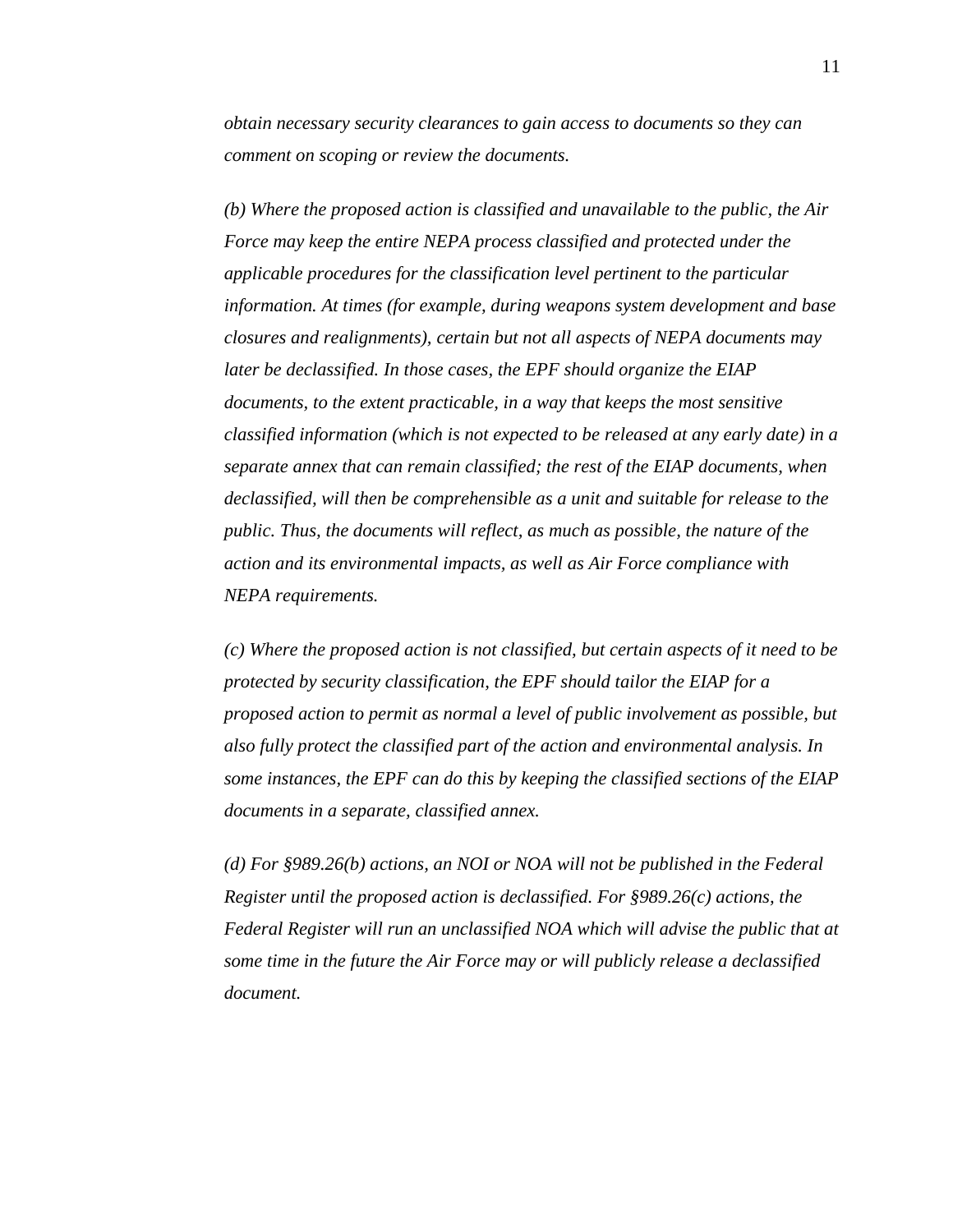*(e) The EPF similarly protects classified aspects of FONSIs, RODs, or other environmental documents that are part of the EIAP for a proposed action, such as by preparing separate classified annexes to unclassified documents, as necessary.*

*(f) Whenever a proponent believes that EIAP documents should be kept classified, the EPF must make a report of the matter to SAF/MIQ, including proposed modifications of the normal EIAP to protect classified information. The EPF may make such submissions at whatever level of security classification is needed to provide a comprehensive understanding of the issues. SAF/MIQ, with support from SAF/GC and other staff elements as necessary, makes final decisions on EIAP procedures for classified actions."* 20

## **Freedom of Information Act**

In the CEQ's mandate to federal agencies to disclose the environmental impacts of their actions, NEPA requires that such effects be disclosed "as provided by the Freedom of Information Act (FOIA)." Established in 1966, The Freedom of Information Act is a law authorizing access to information produced by the federal government. It is often described as the law that keeps citizens in the know about their government. By this wholesale inclusion of FOIA, NEPA adopted FOIA's exemption for matters properly classified as secret in the interest of national security. However, military matters are exempt from disclosure if categorized as "classified" or if the information compromises national security. Therefore, the military can avoid disclosure of classified information if the proposed action fits under a specified FOIA exemption.<sup>21</sup>

Under FOIA, agencies must disclose any information that is requested; if their request is denied, the person may acquire standing in the courts. However, not all records can be released under the FOIA. Congress established certain categories of information that are not required to be released in response to a FOIA request because release would be harmful to governmental or private interests. These categories are called "exemptions" from disclosures. Still, even if an exemption applies, agencies may use their discretion to release information. Conversely, when there is no foreseeable harm in doing so and disclosure is not otherwise prohibited by law under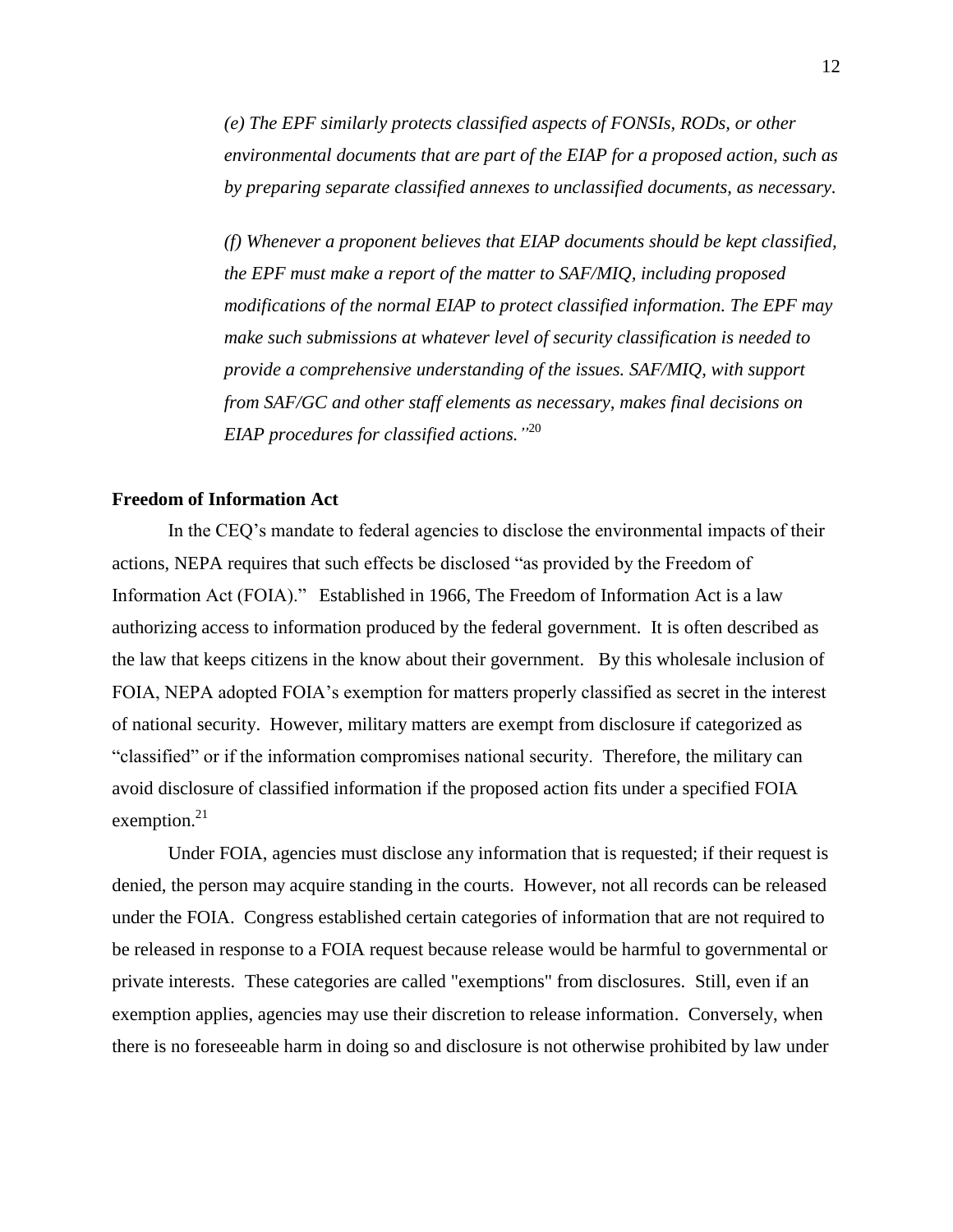the FOIA, agencies must disclose any information that is requested – unless that information is protected from public disclosure.

There are nine exemptions that are protected from public exemptions.<sup>22</sup> Agencies can deny releasing any requested information if this information fits into one of the nine exemptions. Exemption 1, which protects disclosure from national security information, is the exemption the DoD uses to protect classified information developed during the NEPA process.

Under the Freedom of Information Act, Exemption 1 protects information that is properly classified by the rules established in the Executive Order  $12,958$ <sup>23</sup> The Supreme Court recognizes that one of the President's responsibilities is to protect our nations security, which includes developing policy that establishes what information must be classified to preserve our national security interest. The federal judiciary's role in the FOIA is to review Exemption 1 claims.

Beginning with President Harry S. Truman in 1951, each president established a new or revised the current executive order governing the protection of national security information. The classification executive order provides the legal framework for classification decisions made by subject matter experts. Exemption 1 protects from disclosure national security information that has been properly classified in accordance with the presidential executive order. To be afforded such protection, information must meet the requirements of the executive order and be properly marked as classified information.<sup>24</sup>

#### **Presidential Exemption**

The Resource Conservation and Recovery Act (RCRA)<sup>25</sup> is a substantive environmental laws passed by Congress. RCRA gives the Environmental Protection Agency (EPA) authority to regulate the treatment, storage, transportation, and disposal of hazardous waste. The EPA expresses this authority with an intricate permitting program that can make compliance complex and burdensome for the regulated entity. This program mandates regulatory requirements for inventories of hazardous wastes generated and the requirement for EPA and state inspection of hazardous waste facilities.<sup>26</sup> Within the Air Force, potential for hazardous waste is identified during the NEPA process, specifically during the AF Form 813 process. These requirements often present the largest concerns for national security at DoD facilities because inspectors need to observe the processes that generate the hazardous wastes and because their reports are public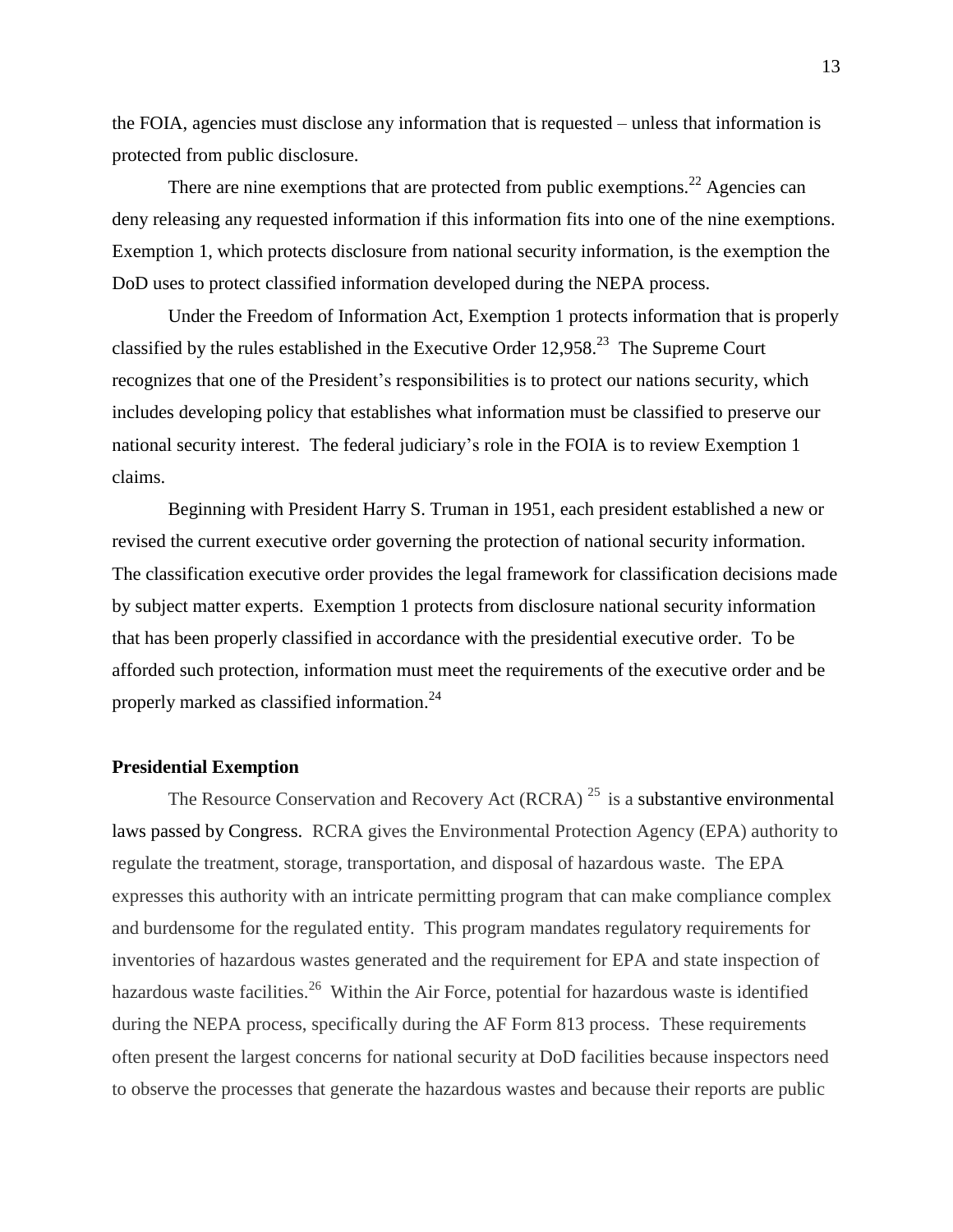records. However, if the hazardous waste is of a classified nature, it can be protected from public records through a Presidential Exemption.

Presidential Exemptions for reporting hazardous waste are referenced in 42 U.S.C. section 6961(a). This exemption allows the President to exempt hazardous waste information for a period of year with additional one year exemptions possible with a new review and determination by the President. Specifically, the exemption says "The President may exempt any solid waste management facility of any department, agency, or instrumentality in the executive branch from compliance with such a requirement if he determines it to be in the paramount interest of the United States to do so. No such exemption shall be granted due to lack of appropriation unless the President shall have specifically requested such appropriation as a part of the budgetary process and the Congress shall have failed to make available such requested appropriation. Any exemption shall be for a period not in excess of one year, but additional exemptions may be granted for periods not to exceed one year upon the President's making a new determination. The President shall report each January to the Congress all exemptions from the requirements of this section granted during the preceding calendar year, together with his reason for granting each such exemption."<sup>27</sup> This Presidential exemption is rarely invoked and with very little litigation concerning the exemption. Only two Presidents invoked exemptions, President Carter in1980 and President Clinton in 1995. The precursor to President Clinton's exemption was an U.S. Air Force case in which the court ordered the EPA Administrator to either declassify the report and make the report public or seek a presidential exemption. President Clinton evoked the exemption determining that the exemption was in best interest of the United States.<sup>28</sup>

## **Case Law**

Based on the CEQ policy, federal agencies are directed to develop their own actions to comply with NEPA requirements. Public disclosure of information is the major factor of the NEPA process but federal agencies are not always required to disclose their information to the public. The privilege to withhold information from the public is not taken lightly and is only done so with respect to classified matters and or national defense. When public outcry for release of information occurs, federal agencies defended their position in court actions to withhold NEPA information.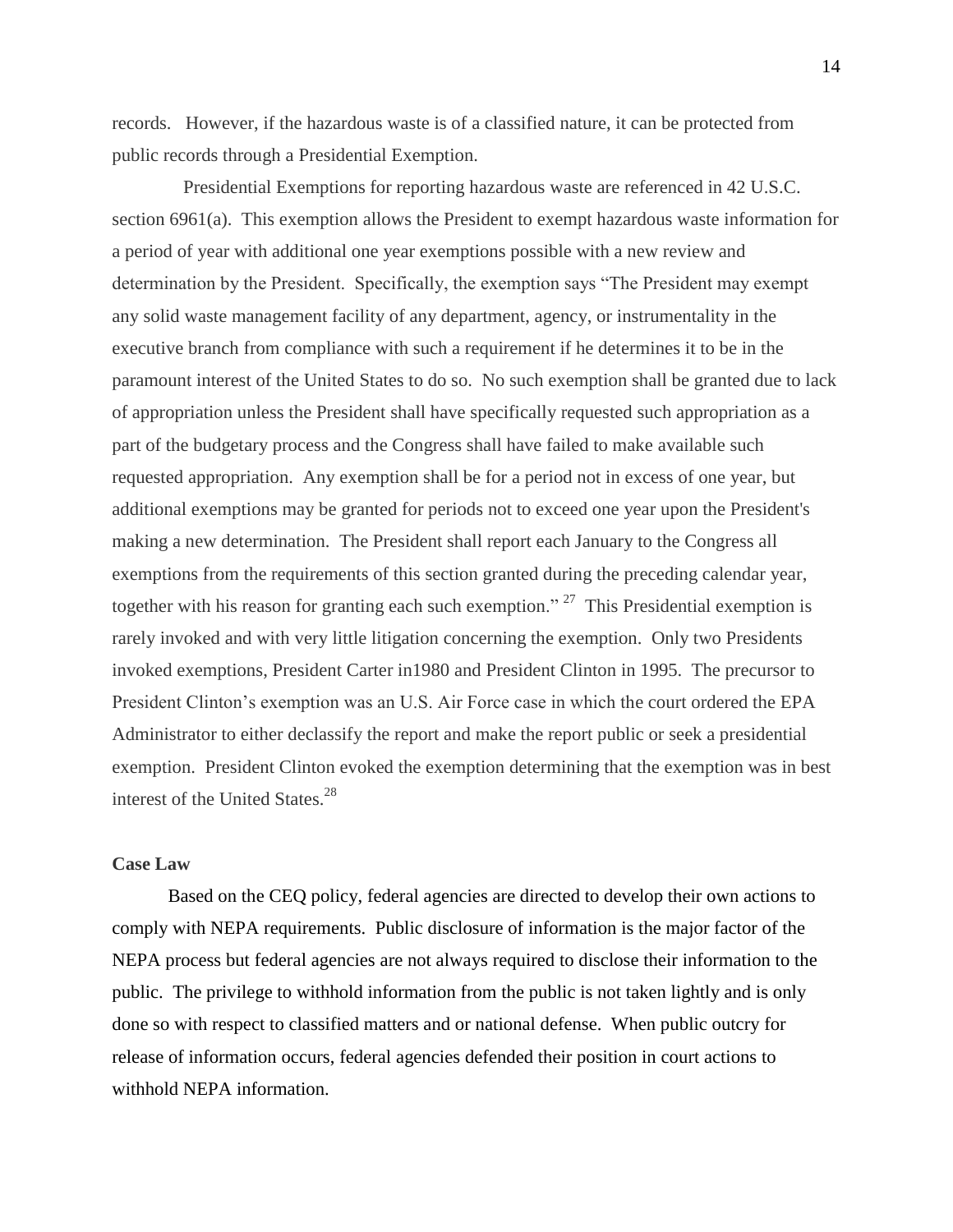In the 1981 case of *Weinberger v. Catholic Action of Hawaii/Peace Education Project*, the Supreme Court ruled on a suit taken against the U.S. Navy.<sup>29</sup> "The Plaintiff sued to require the Navy to prepare an EIS for alleged plans to store nuclear weapons in a proposed facility in Hawaii. The Navy had completed an EA for construction of a weapons storage facility. Those documents, however, were classified as the facility was capable of storing nuclear weapons. The lower court decided that NEPA applied to the Navy's actions, but that given national security provisions and the Navy's own regulations, the Navy had complied with NEPA to the fullest extent possible. The circuit court of appeals disagreed, requiring the agency to prepare and release a hypothetical EIS for the operation of a facility capable of storing nuclear weapons. The Supreme Court overturned the appeals court decision, finding that a hypothetical EIS was a creature of judicial cloth and not mandated by statute or regulation. The Court acknowledged the twin goals of NEPA; a) ensuring federal agency decision-making utilized environmental considerations; and b) informing the public that those necessarily coextensive. Thus, NEPA contemplates that in a given circumstance a federal agency might have to include environmental considerations in its decision-making process, yet withhold public disclosure. The Navy still needed to consider environmental goals regardless of the classified nature of the material and the exemption found in Freedom of Information Act Exemption 1".<sup>30</sup>

"Although NEPA does not contain an exception for projects which implicate national security concerns, *Catholic Action* does provide a shield from public scrutiny with respect to national defense proposals. The military must still comply with NEPA's directive of considering environmental impacts in the decisionmaking process – even where the project may deal with classified information. An internal EIS need not be prepared where a project is merely "contemplated" but only when actually "proposed." In *Catholic Action*, however, the Court recognized that it could not be established that a proposal to deploy nuclear weapons at the site existed until the Navy made such an official disclosure". <sup>31</sup>

As depicted above, the military must comply with NEPA's directive of considering environmental impacts in the decision making process even when dealing with classified information. The difference, as supported by judicial proceedings, is withholding information from public disclosure based on protection of classified information or national defense matters.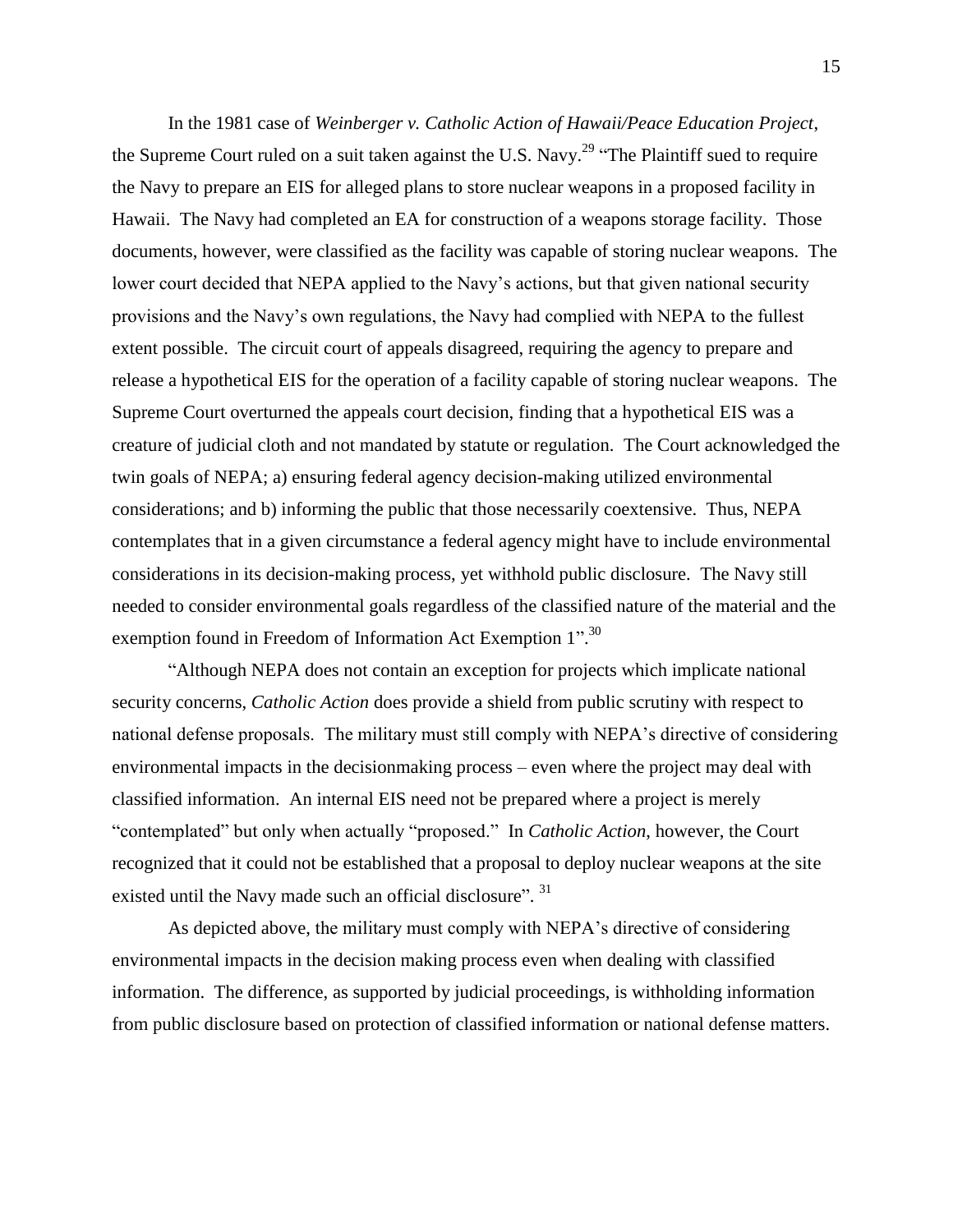#### **Conclusion**

Over the last 40 years, the NEPA process has become a major part of environmental planning for federal agencies. The establishment of the CEQ gives federal agencies the authority to develop their own procedures to execute NEPA directives. These processes comply with NEPA in respect to the protection and enhancement of our natural environment. If the federal agency chooses to disclose information, the environmental analysis required under NEPA of the proposed action is presented in two separate documents. One document is a public document and the other is a classified document. The classified document may address environmental data that is sensitive to national security and compilation of data regarding water, air, geology, chemical compounds, etc., could identify and compromise the military mission or the scope of the classified operations. Supreme Court case have supported federal agencies in their decision not to disclose public information due to the classified nature or if the information could compromises national security.

The NEPA process must always happen, and federal agencies are given no exception to this requirement. Once the NEPA process is completed, federal agencies have options in place to protect their information if the NEPA decisionmaker deems appropriate. One of these options, Exemption 1 of the FOIA, is used to protect classified information from public disclosure. This information must meet the classification standards in the Presidential Executive Order and be properly classified to be afforded this exemption. Additionally, Presidential Exemptions can be invoked to protect classified or national security information for public disclosure. As the Weinberger case shows, there is no national security exemption from NEPA, although in appropriate circumstances information presented to an agency decisionmaker in a NEPA document may be withheld from the public in whole or in part.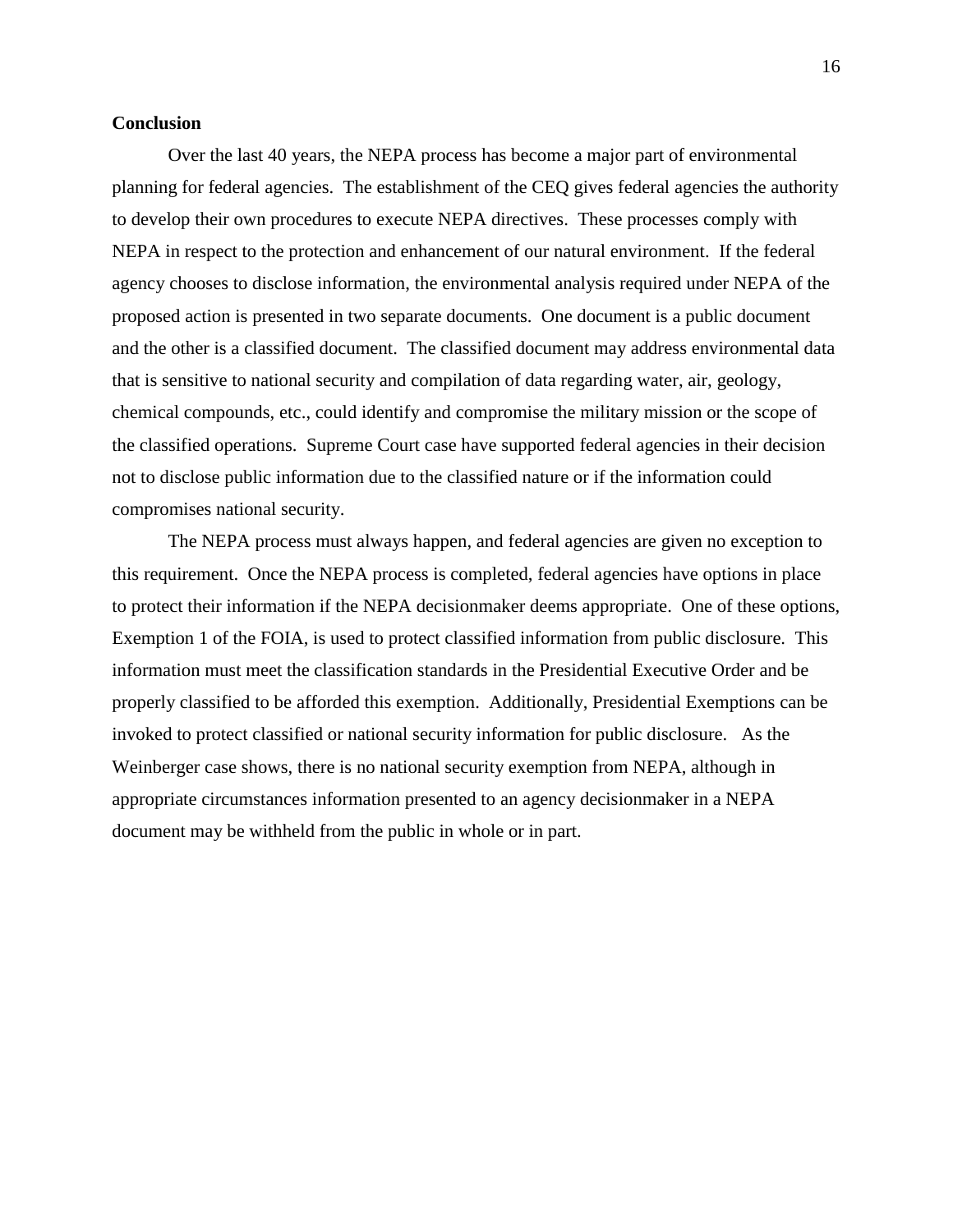#### **References**

- 1. The National Environmental Policy Act –42 U.S.C. §§ 4331-4335, 4341-4347 (1976 & Supp. V 1981). The effective date of NEPA was January 1, 1970.
- 2. Council on Environmental Quality. 1978. Regulations for Implementing the Procedural Provisions of the National Environmental Policy Act. 40 CFR Parts 1500-1508.
- 3. The Shipley Group, Inc. (2003). *How to manage the NEPA/EIAP process*. Franklin Covey Co.
- 4. The Heritage Foundation Leadership for America. (August 31, 2010). Teddy Roosevelt's new nationalism. Retrieved from [http://www.heritage.org/initiatives/first](http://www.heritage.org/initiatives/first-principles/primary-sources/teddy-roosevelts-new-nationalism)[principles/primary-sources/teddy-roosevelts-new-nationalism.](http://www.heritage.org/initiatives/first-principles/primary-sources/teddy-roosevelts-new-nationalism)
- 5. Carson, Rachel. (1962)*. Silent spring.* Boston: Houghton-Mifflin.
- 6. Bettman/Corbis. (1969, August 1). America's sewage system and the price of optimism. *Time,* vol 94, no.5.
- 7. 33 U.S.C. § 125, Clean Water Act, Public Law 92-500 (1972)
- 8. Environmental Protection Agency (EPA), EPA Compliance with NEPA website. (accessed June 2, 2012). Retrieved from [http://www.epa.gov/compliance/nepa/epa.](http://www.epa.gov/compliance/nepa/epa)
- 9. 40 C.F.R. § 1500-1518.
- 10. 42 U.S.C § 4331 Section 101.
- 11. 42 U.S.C. § 4332 Section 102.
- 12. Andrews, R .N. L., (2000). *Risk-based decisionmaking*. Vig, N. & Kraft, M. (Eds.), Environmental policy (pp.210-231). Washington DC: CQ Press.
- 13. *Id.*
- 14. Sikes Act, Public law 86-797, 1052 Stat. (September 15, 2009).
- 15. Department of the Navy. (January 21, 2009). Southern California Range Complex Environmental Impact Statement. Retrieved from [http://www.socalrangecomplexeis.com.](http://www.socalrangecomplexeis.com/)
- 16. 40 C.F.R. 1507.3(c).
- 17. 40 C.F.R. § 1502.14, Council on Environmental Quality Regulations for Implementing NEPA, (1978).